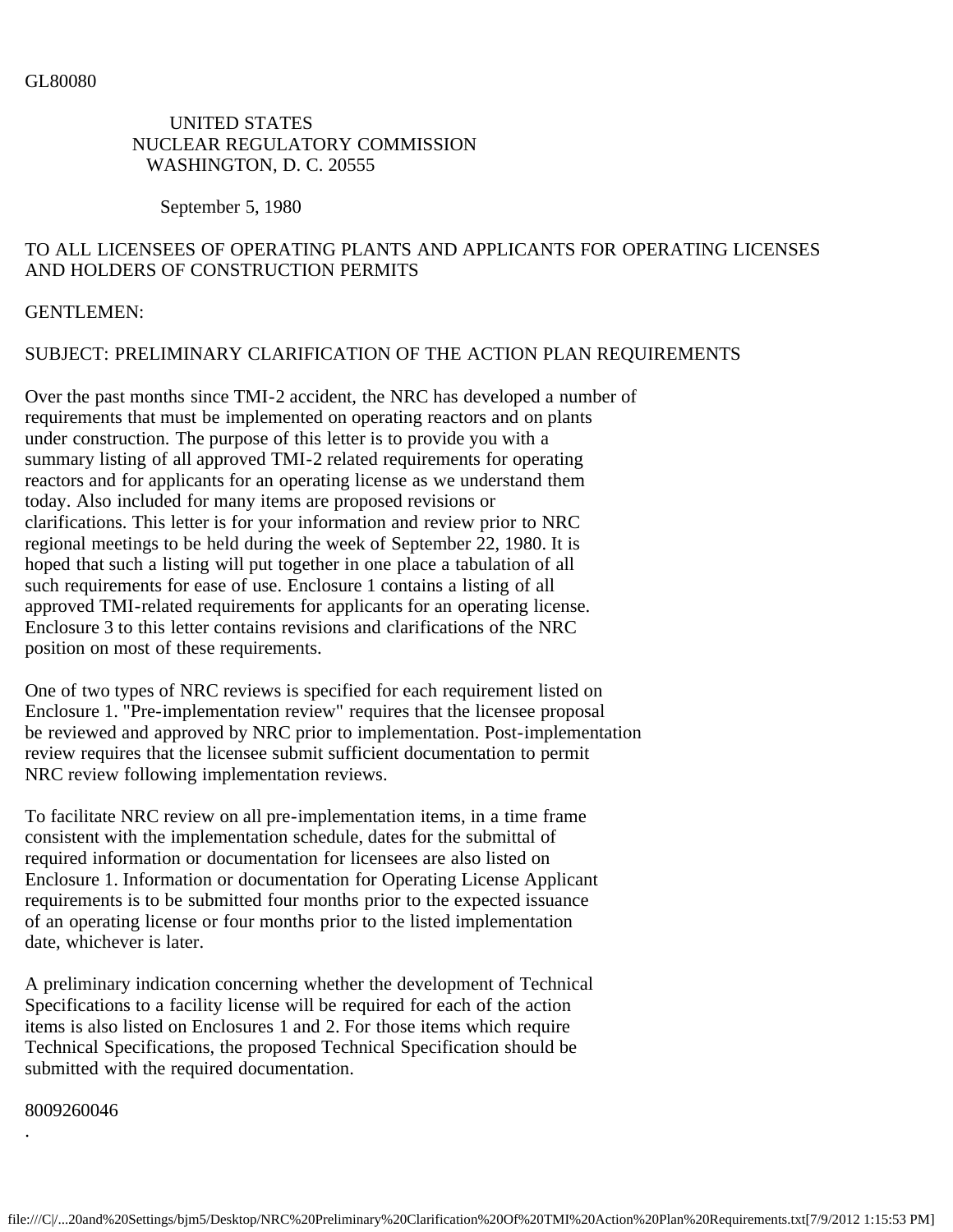- 2 - September 5, 1980

Experience with the implementation of these and previous TMI Action Plan requirements indicate that the scheduled implementation deadlines in some cases may not allow reasonable time for completion of the work required. In some instances, the schedules, review categories, or clarifications have been changed from previous correspondence, or the requirement is being formally transmitted for the first time. A summary of these principle changes is listed as Enclosure 5.

The licensee/applicant should formally notify the staff as soon as any delays beyond the required implementation dates become apparent. The licensee/applicant submittal for these cases should include justification for the delay, a discussion of the work that will be completed by the required date including any planned compensatory actions, and an indication of the date for completion of the required actions. The staff intends to allow case-by-case exceptions only for good cause.

In general, if a completion deadline for a requirement falls later than the operating license date for a new plant, that requirement need not be met by the newly licensed plant until the completion deadline. If a completion deadline falls before an operating license decision date, that requirement is a prerequisite for the new operating license, except when a good cause is shown for any such exception.

In view of the complexity and number of issues discussed herein, the NRC is planning regional meetings to discuss these requirements. Such meetings which will be similar to those held a year ago on the Short-term Lessons Learned requirements, will be principally for the purpose of discussing our proposed clarification and revision requirements, and to provide a forum for obtaining licensee/applicant feedback. Licensees and applicants for operating licenses are strongly encouraged to attend and participate. A Federal Register Notice is being issued in the near future stating the exact time and location of such meetings which will be held during the week of September 22, 1980. To facilitate your review, Enclosure 4 contains a listing of previous correspondence sent to licensees/applicants setting forth TMI-related requirements.

Although the requirements (Scope and Schedules) contained herein will not be put in final form until after consideration of comments received at the regional meetings, all licensees and applicants should anticipate that the final requirements will closely resemble those identified in the Enclosures. As such, utilities should continue plans to implement these requirements.

Sincerely,

.

 Darrell G. Eisenhut, Director Division of Licensing Office of Nuclear Reactor Regulation

- 3 - September 5, 1980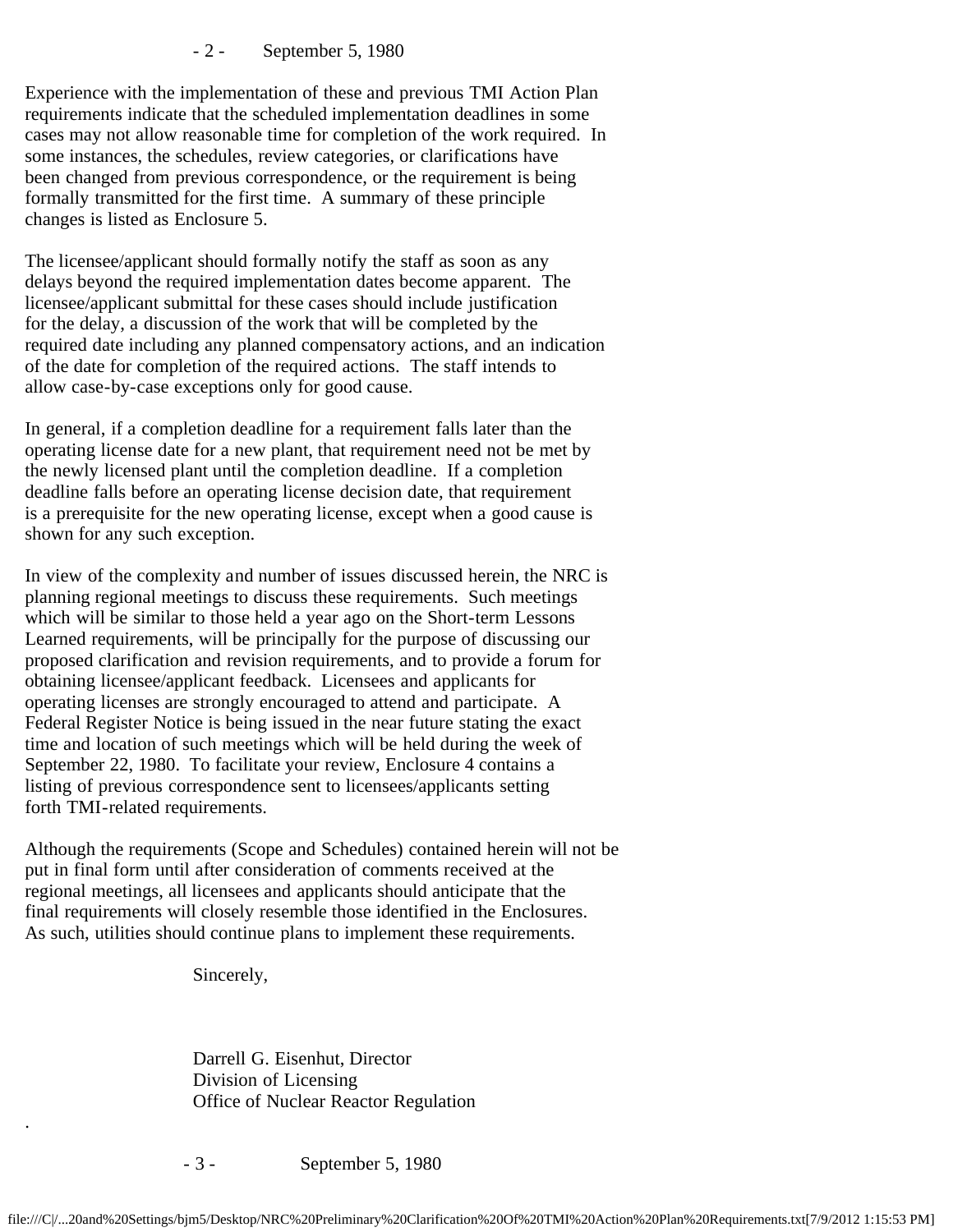## ENCLOSURES:

.

- 1. TMI Action Plan Requirements for Operating Reactors
- 2. TMI Action Plan Requirements for Applicants for an Operating License
- 3. TMI-2 Action Plan Requirements
- 4. Correspondence Concerning TMI Related Requirements
- 5. Summary of Changes and New Requirements TMI-2 Action Plan Implementation

#### 7590-01

## FEDERAL REGISTER NOTICE

## CLARIFICATION OF TMI-2 RELATED REQUIREMENTS

AGENCY: U.S. Nuclear Regulatory Commission

#### ACTION: NOTICE OF MEETING

SUMMARY: As a result of the accident at TMI-2 in March 1979, the NRC has developed a number of new requirements for nuclear power plants. The staff has recently developed a document describing in more detail certain of these requirements that are being implemented at operating plants and plants under construction. In connection with this document, which clarifies and in some cases revises the scope and and schedule of these requirements the NRC will hold regional meetings to explain these requirements in more detail.

DATES AND LOCATIONS:

Region I September 22, 1980 8:00 a.m. - 5:00 P.M. Twin Bridges Marriott 333 Jefferson Davis Highway Arlington, Virginia

Region III September 23, 1980 8:30 a.m. - 5:00 p.m.

Region IV & September 24, 1980 8:30 a.m. - 5:00 p.m. Region V

Region II September 26, 1980 8:30 a.m. - 5:00 p.m.

 Specific locations will be provided in NRC regional press releases.

### FOR FURTHER INFORMATION CONTACT: